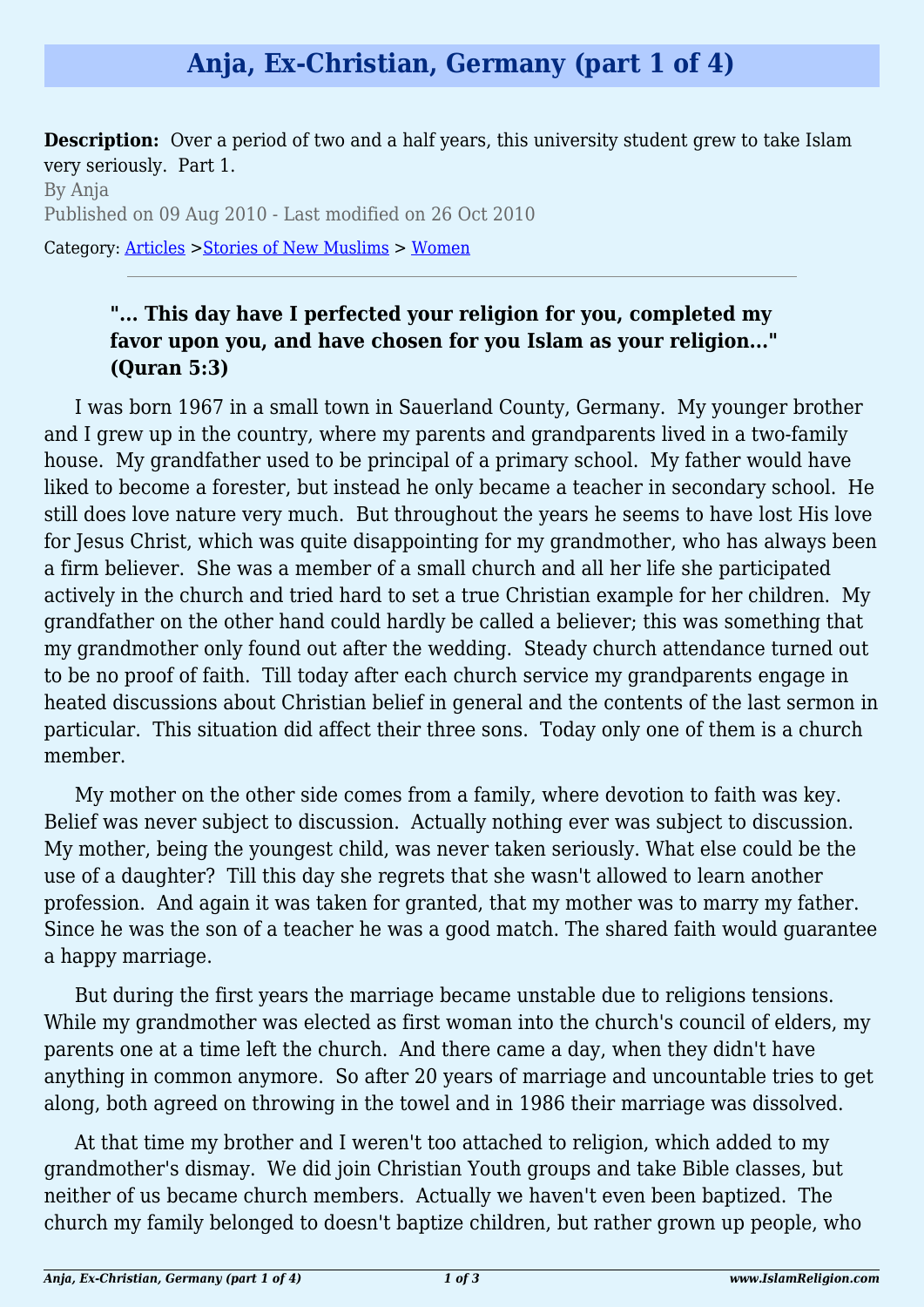consciously make a decision for Christ. When we reached necessary age, we both decided against being baptized.

Not that I wouldn't have been interested in religion. Religion always fascinated me. Christianity offers an acceptable approach, the belief in one God, who contacted mankind by sending prophets. In this way God taught the people who they are and how they should interact with each other and their environment. But I was soon to notice that Christian values could so easily be adjusted. What does Christian theology teach? Every human being is full of sin; original sin is burdening us from birth. God sent His son into the world to suffer and die on the cross and save us from this burden of guilt. A number of questions remained unanswered for me; God's son, who was supposed to be a man and at the same time the true God, was praying to be saved from the crucifixion, but to whom did he pray so ardently? His life became the turning point of history, which divides people in "before" and "after" Christ. Belief in him is the only way to be saved. Didn't he say himself: "I am the way, the truth and the life. Nobody comes to the Father but through me." (John 14, 6)

With Jesus' death the Hereafter lost its terror. Christianity preaches that God is Love, so how can there be a Hell? The devil, who used to be a mean of oppression to keep church members in order, has been pensioned. The values of contemporary Christianity are pretty much limited to "Love your Neighbor". As long as I don't hurt anybody, everything goes. Jesus says: "You shouldn't think, I have come to dissolve the law or the prophets. I didn't come to dissolve, but to fulfill." (Matthew 5:17) The difference doesn't seem to be too big in modern Christianity. Commandments are out. Church goes with time. Though not fast enough for some of its members.

The Bible hardly has any weight anymore. Probably some truth can be found in it, but who decides on what is truth and what isn't? Who decides, what is valid and what isn't? The church? The theologists? Or everybody for himself? Doesn't everybody according to best knowledge and conscience fabricate his own belief? Let's be truthful and no longer call the result Christianity. Let's call it "Brianity", "Susanity" instead!

Believing Christians will of course protest by now. They will say, the common basis is there. Well, where is it? The true revelation, the words God told Jesus from Nazareth, where are they? In the Bible there wasn't even one chapter dedicated to them.

Central sentences of Faith, that divide the church, have been derived from historical reports and letters, decided on during theological conferences or just called out as State doctrine. And how many times did I hear: "You can't understand this. You just have to believe it!" I believe that God gave us our brains so that we might use them. And I believe, that a message of God, when it is questioned, has to offer more answers than that.

That's what I told my religious instructor, when my high school class spent a weekend in a monastery shortly before graduation. "Days of reflection" that's what they called it. The teacher surprised me with his answer. He said: "God won't let you go. You'll see." At the end he turned out to be right, though he probably may have imagined it a little differently.